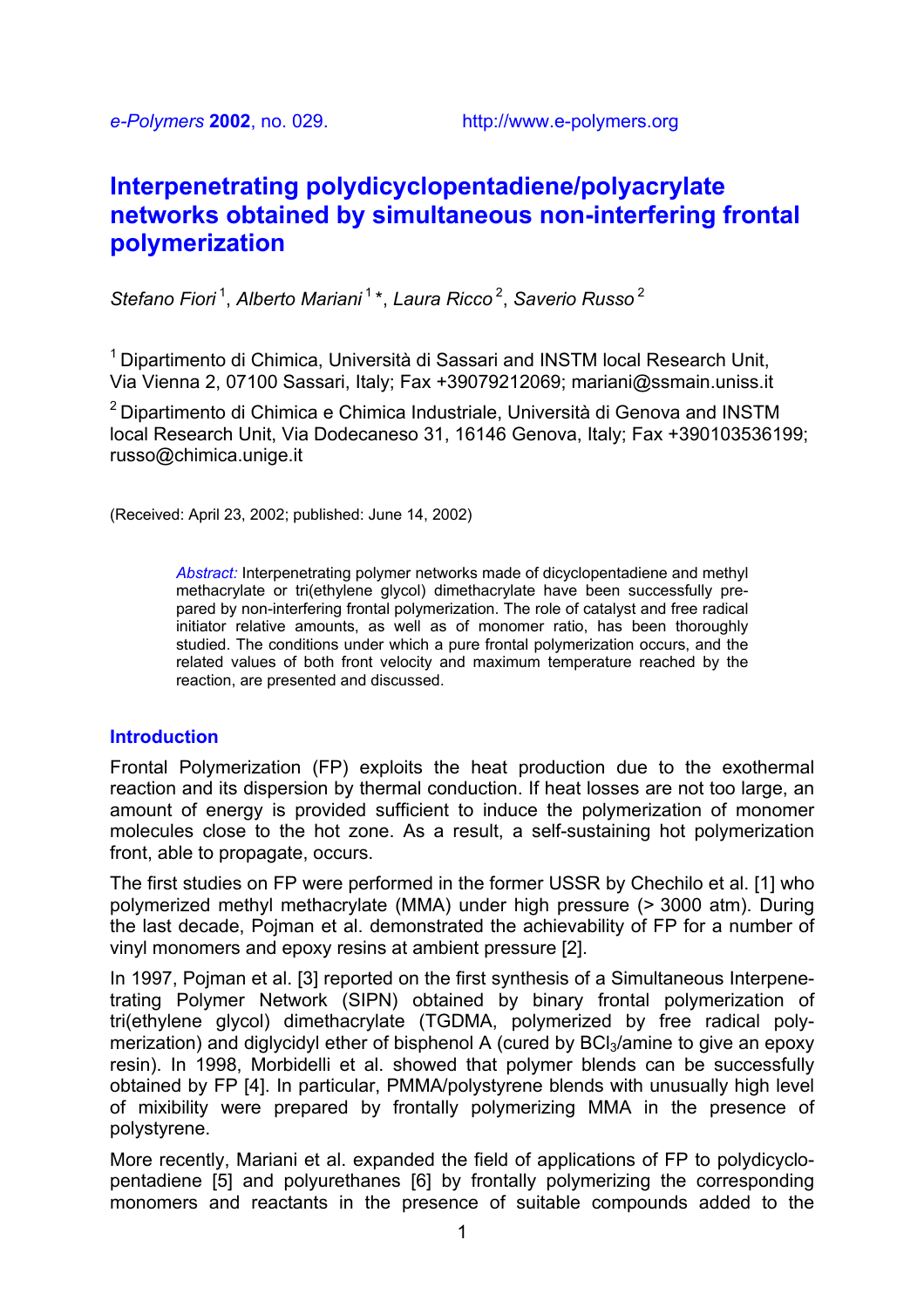reaction mixtures in order to achieve an extended pot-life. In particular, the feasibility of Frontal Ring Opening Metathesis Polymerization (FROMP) of dicyclopentadiene (DCPD) catalyzed by bis(tricyclohexylphosphine)benzylidine ruthenium(IV) dichloride (Grubbs' catalyst, GC) was established. To avoid spontaneous polymerization (SP) and extend pot-life, triphenylphosphine ( $PPh<sub>3</sub>$ ) was used as an additive [5].

Indeed, for a pure FP to occur, the polymerization system should be almost inert at relatively low temperature (mostly, room temperature) and highly reactive when heated. If the system shows a tendency to polymerize also at low temperatures, a non-desirable SP takes place, which competes and sometimes prevents FP.

There are at least two easy ways to verify if a pure FP is occurring. Fig. 1 shows the position of a travelling hot front as a function of time. The straight lines well fitting the experimental data indicate that front velocities are constant. Generally, if a simultaneous SP is occurring, deviations from linearity are found.



Fig. 1. Front position as a function of time for two typical systems polymerized in the present work (■ DCPD/MMA monomer pair; ◆ TGDMA/DCPD monomer pair)

A second evidence is given by the trend shown in Fig. 2. The horizontal part on the left side of the curve proves that there is no temperature increase, due to SP, before the coming of the front.

On the other hand, polymer blends made of polyDCPD and polyacrylates are largely used in a number of applications such as structural composites in automotive and electronic industries (e.g. in printed circuit boards) [7]. Aim of the present work is to contribute to the above applied fields by setting-up suitable experimental conditions for the obtainment of polymer blends by simultaneous non-interfering FP*s*.

In particular, DCPD has been frontally polymerized in the presence of MMA or TGDMA. The latter two monomers have been chosen as representatives of the acrylate family, giving linear and crosslinked polymers, respectively. Since DCPD gives a crosslinked polymer, the resulting polymer blends can be better classified as Simultaneous Semi-Interpenetrating Polymer Networks (SSIPN, for the DCPD/MMA monomer pair), and Simultaneous Interpenetrating Polymer Networks (SIPN, for the DCPD/TGDMA system).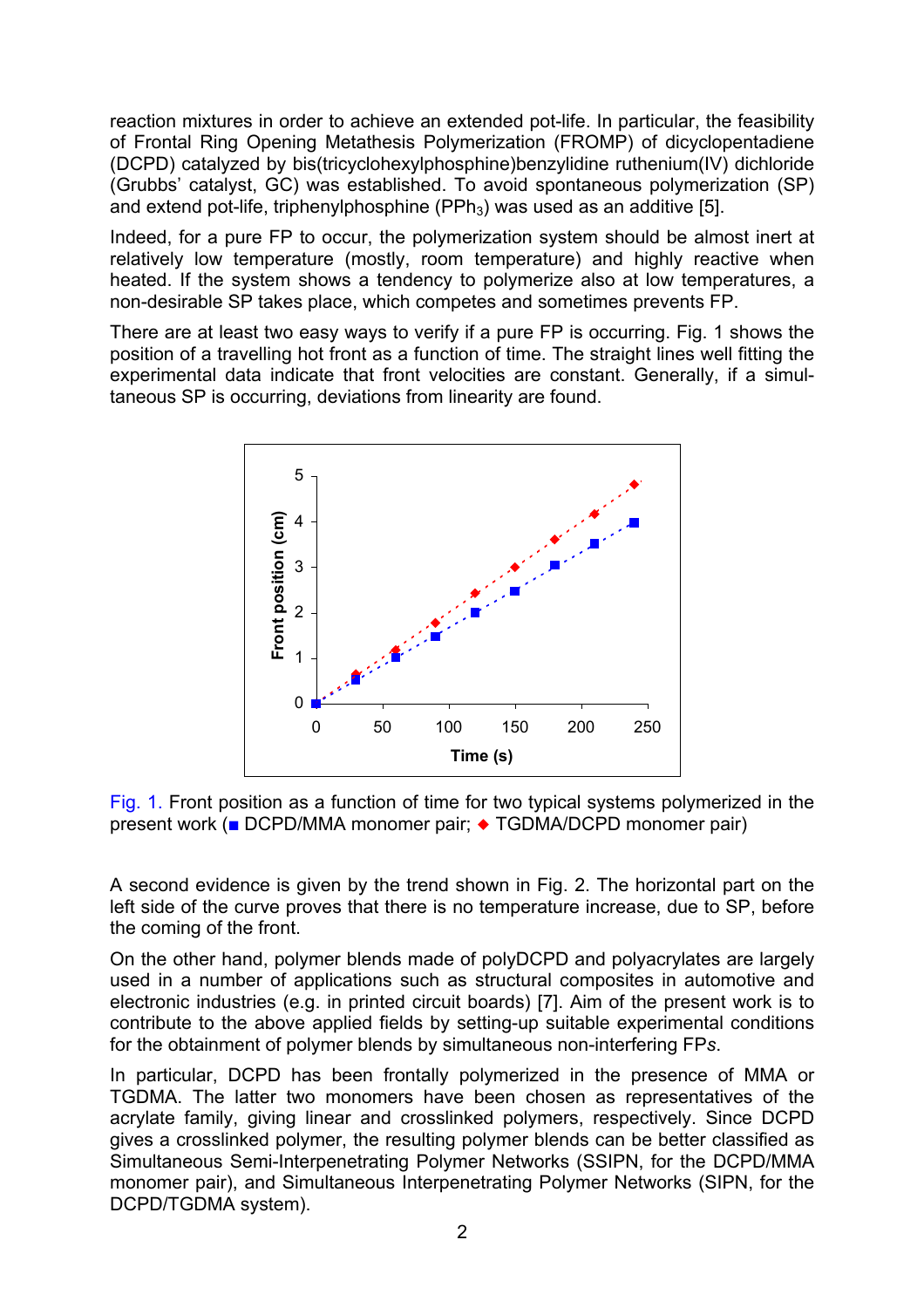

Fig. 2. Temperature as a function of time (data recorded in correspondence to the thermocouple junction for the FP of a typical DCPD/MMA sample)

It has been reported [7] that, in the usual preparation of SSIPN*s* based on DCPD and MMA, a sequential polymerization takes place. This fact is evidenced by the occurring of a double temperature jump due to the heat released by the two independent polymerization reactions. In the present work, we show that, because of the high temperatures reached in the travelling reaction zone, a single hot front exists, i.e., the two polymerizations occur simultaneously.

## **Experimental part**

DCPD, MMA, TGDMA and Aliquat<sup>®</sup> 336 were purchased from Aldrich. 2,2'-Azoisobutyronitrile (AIBN) and benzoyl peroxide (BPO) were obtained from Fluka. GC was bought from Strem Chem. and PPh<sub>3</sub> obtained from Carlo Erba. Aliquat® persulfate (APS) was prepared as described in ref. [8]. All materials were used as received.

In a typical run, a non-adiabatic glass test tube (inner diameter 16 mm) was loaded with the appropriate amounts of DCPD, GC, PPh<sub>3</sub>, acrylic monomer (MMA or TGDMA) and radical initiator (APS or BPO or AIBN). The mixture was shaken to obtain a homogeneous solution, and a K-type thermocouple connected to a digital thermometer was utilized for monitoring the temperature trend (instrument precision  $\pm$ 0.3°C). The junction was immersed at about 4 cm from the surface of the liquid. The front position ( $\pm$  0.5 mm) was recorded as a function of time. The upper layer of the mixture was then heated by a hot soldering iron tip until the formation of a hot propagating front started. As the reaction was complete, samples were allowed to cool to room temperature for an hour, followed by Soxhlet extractions with boiling petroleum ether (as monomer solvent), and chloroform (as solvent of both monomer and PMMA).

Gravimetric analyses indicate that conversions were always >90%. Reproducibility of temperature data was within  $\pm 2^{\circ}$ C, and that of the front position was within  $\pm 0.5$  mm.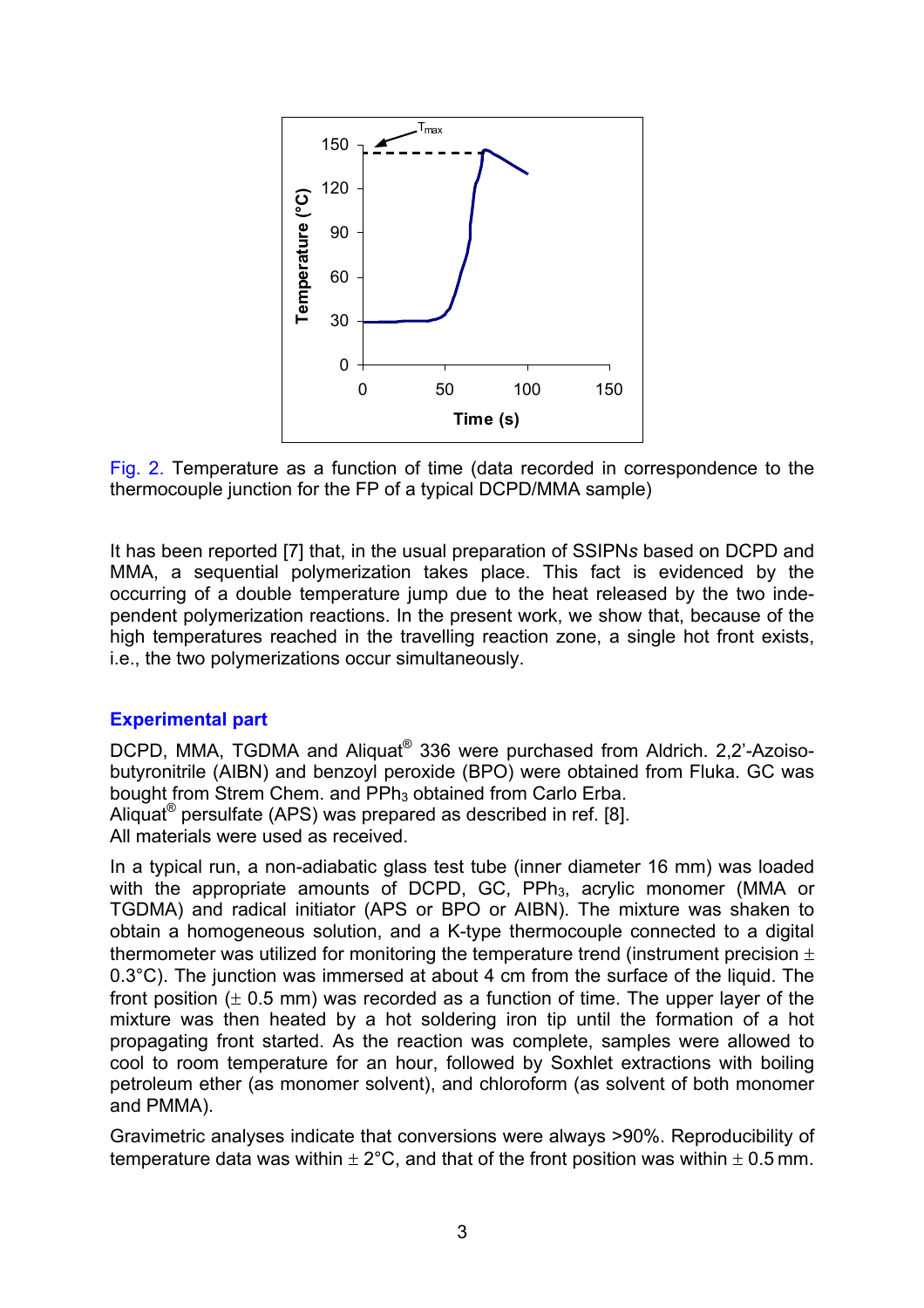## **Results and discussion**

#### *1. DCPD/MMA monomer pair*

#### 1.1 Preliminary experiments

Some preliminary experiments have been performed in order to evaluate the ranges in which the relative amounts of MMA, DCPD, APS (as radical initiator [8]), GC (as FROMP catalyst) and  $PPh_3$  (as an additive necessary for extending DCPD pot-life) [5] can vary ensuring a pure FP. It has been found that formulations containing more than 50% of MMA do not polymerize by either FP or SP (at least in the time scale of experiments, i.e. 10 min). In particular, it should be emphasized that neat MMA does not frontally polymerize; in fact, as reported in literature, such monomer is able to sustain a front only under high pressure [1].

Monomer feeds characterized by DCPD/MMA volume ratios equal to 70/30 and 80/20 hardly sustained a front. In addition, a simultaneous SP occurred.

Conversely, DCPD/MMA ratio = 90/10 has been found to give a pure FP by operating in the range 750 mol/mol ≤ [DCPD]/[GC] ≤ 1500 mol/mol. Indeed, for lower amounts of catalyst, FP did not self-sustain, whereas for larger contents of GC a simultaneous SP has been always observed.

The corresponding relative amounts of free-radical initiator have not been found a crucial factor on this respect. This is probably due to the higher stability of the latter at room temperature as compared with GC. Tab. 1 lists some blank runs performed in the absence of APS or GC and compared to the corresponding synthesis carried out in the presence of all components.

| [APS]/[MMA]<br>in mmol/mol | [DCPD]/[GC]<br>in mol/mol | Polymerization<br>mode | l max<br>in $^{\circ}$ C | in cm/min |
|----------------------------|---------------------------|------------------------|--------------------------|-----------|
| no APS                     | 1000                      | FP                     | 153                      | 17        |
| 2.6                        | 1000                      | FP                     | 161                      | 1.3       |
| 2.6                        | no GC                     | none                   |                          | -         |

Tab. 1. Selected blank runs for the DCPD/MMA =  $90/10$  (v/v) system, compared with the corresponding synthesis performed in the presence of all components

As can be seen, no FP occurs if no catalyst is present in the reaction medium. On the contrary, FP takes place also in the absence of radical initiator. The extraction of this latter polymer sample by petroleum ether (a solvent of MMA) resulted in the isolation of neat polyDCPD, as confirmed by gravimetry. These findings suggest that FP is mainly due to the exothermicity of DCPD polymerization. The heat released, in turn, causes the decomposition of APS and the subsequent polymerization of MMA. This explanation is in agreement also with the relative values of front velocity (*Vf*) and maximum temperature ( $T_{max}$ , as indicated in Fig. 2), which characterize these runs. Indeed, although the presence of initiator depressed GC activity [9] with the result of decreasing  $V_f$ ,  $T_{max}$  increased because of the contribution derived by the exothermicity of MMA polymerization.

On the basis of what is stated above, the following discussion will deal with the effect of the relative amounts of the reaction mixture components in the ranges in which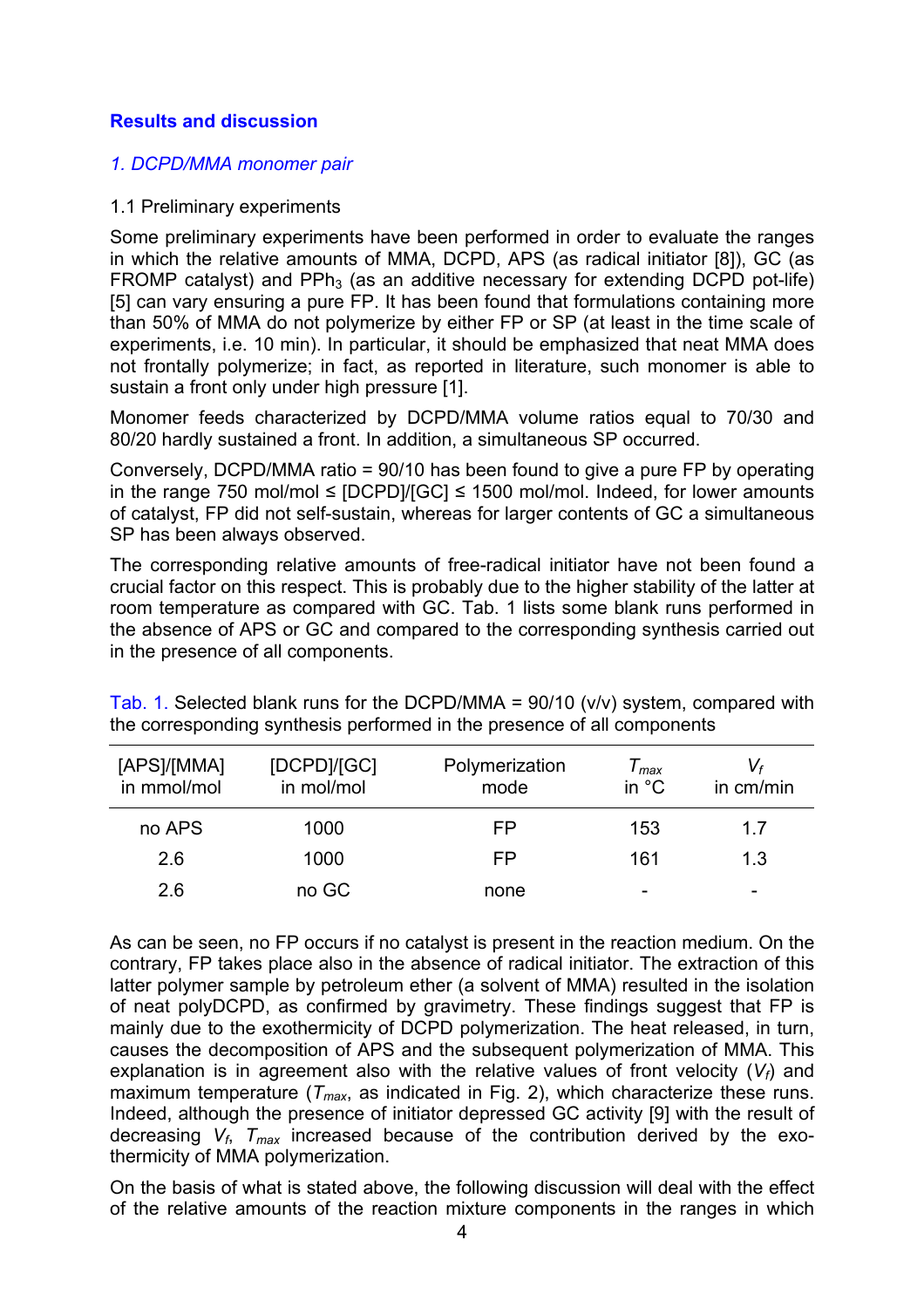only a pure FP occurred. In particular, all the following data refer to the DCPD/MMA = 90/10 (v/v) composition.

## 1.2 Effect of the relative amounts of catalyst and additive

For this set of experiments, APS has been used as a free radical initiator and its content was kept constant ([APS]/[MMA] = 5 mmol/mol). In a previous paper [5], we have shown that pure FP of DCPD can be achieved if a certain amount of  $PPh<sub>3</sub>$  is added to the reaction mixture containing DCPD and GC, the effect of this additive being that of increasing pot-life. Namely,  $[PPh_3]/[GC]$  ratios = 2 - 4 mol/mol are particularly effective. In fact, while a simultaneous SP was observed for lower amounts of PPh3, for larger contents of additive no FP occurred. The dependences of front velocity and  $T_{max}$  on [PPh<sub>3</sub>]/[GC] are reported in Tab. 2 for [DCPD]/[GC] = 1000 mol/mol.

| Tab. 2. Dependence of front velocity and $T_{max}$ on [PPh <sub>3</sub> ]/[GC] |  |
|--------------------------------------------------------------------------------|--|
|--------------------------------------------------------------------------------|--|

| $V_f$<br>in cm/min | $T_{max}$<br>in $^{\circ}$ C |
|--------------------|------------------------------|
| 1.3                | 154                          |
| 1.2                | 156                          |
| 0.8                | 144                          |
|                    |                              |

As shown, the larger the amount of additive, the slower the front velocity, ranging between 1.3 cm/min for  $[PPh_3]/[GC] = 2$  mol/mol to 0.8 cm/min for  $[PPh_3]/[GC] = 4$ mol/mol. In particular, for  $[PPh_3]/[GC] \leq 3$  mol/mol the system seems to be characterized by very similar features, which are better evidenced by analyzing the *Tmax* values. Indeed, after a relatively sharp increase from  $144^{\circ}$ C (for [PPh<sub>3</sub>]/[GC] = 4 mol/mol) to 156°C (for  $[PPh_3]/[GC] = 3$  mol/mol) no significant further increment has been found for  $[PPh_3]/[GC] = 2$  mol/mol, for which  $T_{max} = 154^{\circ}$ C.

The effect of the relative amount of catalyst has been investigated by keeping the [PPh3]/[GC] mole ratio constant and equal to 3. It has been found that pure FP takes place for 750 mol/mol ≤ [DCPD]/[GC] ≤ 1500 mol/mol. Actually, for [DCPD]/[GC] > 1500 mol/mol the propagating front was not able to self-sustain or did not exist at all; for [DCPD]/[GC] < 750 mol/mol the simultaneous occurrence of SP was found.

Tab. 3 and Fig. 3 show how front velocity and  $T_{max}$ , respectively, depend on the amount of catalyst (expressed as [DCPD]/[GC] mole ratio). As could be expected, a decrease of GC concentration resulted in a corresponding decrease of both those parameters (from 1.6 cm/min and 171°C, at [DCPD]/[GC] = 750 mol/mol, to 1.1 cm/min and  $133^{\circ}$ C, at [DCPD]/[GC] = 1500 mol/mol).

A further observation can be done by fitting the experimental points in Fig. 3 with a straight line. The extrapolated value of  $T_{max} \approx 208^{\circ}$ C (corresponding to an infinite concentration of GC) can be taken as a useful approximation of the adiabatic temperature of this monomer system. It should be pointed out that a similar extrapolation cannot be done by increasing the corresponding amount of initiator. In fact, as already stated, frontal polymerization of neat MMA cannot be achieved at ambient pressure, and consequently it can be assumed that its FP is possible mainly because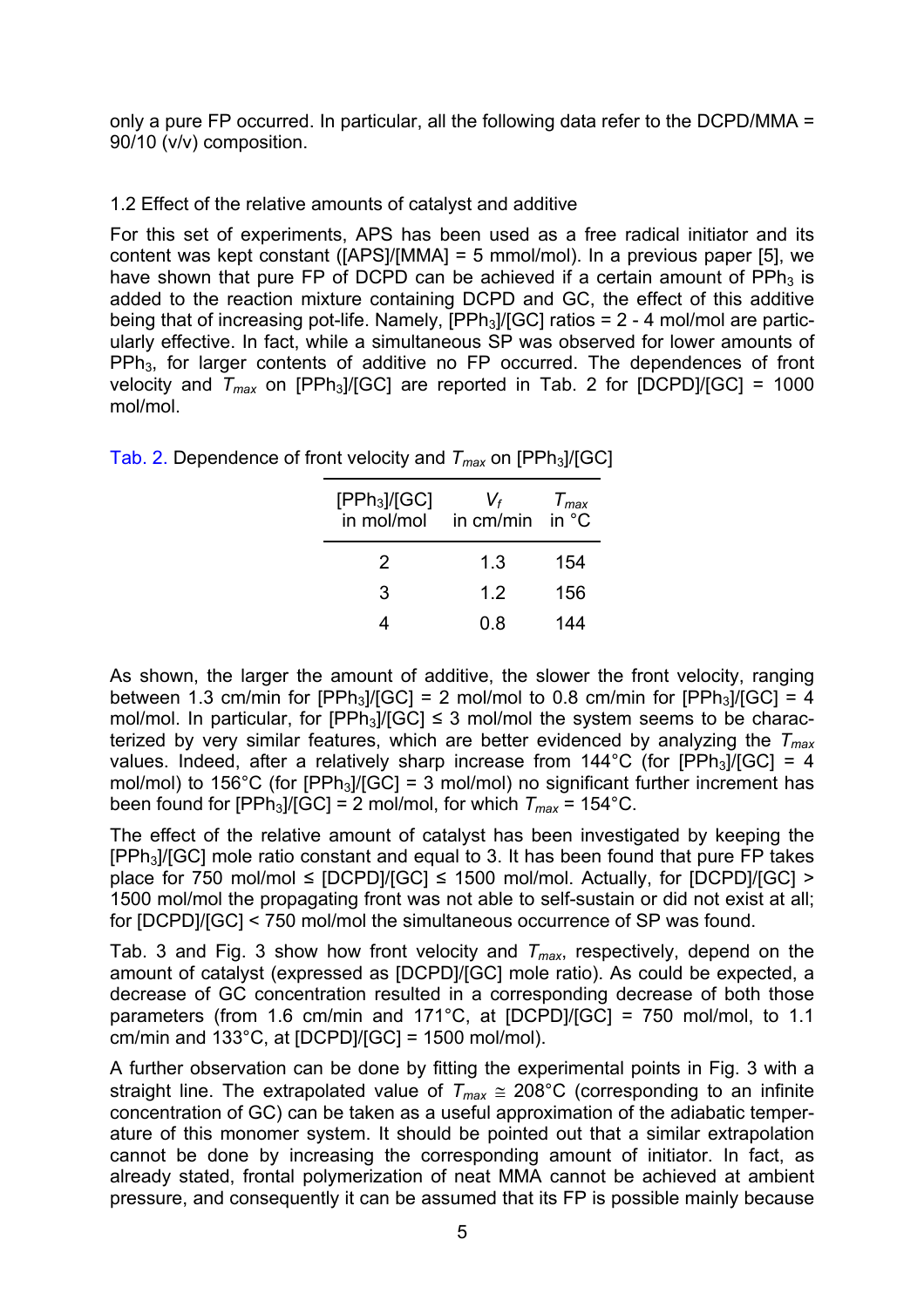of the heat released by DCPD polymerization. In other words, FP is ruled by DCPD reaction features.

|  |  |  | Tab. 3. Dependence of front velocity on the amount of catalyst |  |
|--|--|--|----------------------------------------------------------------|--|
|  |  |  |                                                                |  |

| [DCPD]/[GC]<br>in mol/mol | Vł<br>in cm/min |
|---------------------------|-----------------|
| 1500                      | 1.1             |
| 1000                      | 12              |
| 750                       | 1 6             |



Fig. 3. Dependence of *Tmax* on the amount of catalyst

Since the adiabatic polymerization temperature of neat MMA is  $T_{\text{adb.MMA}} = 256^{\circ}$ C [4] and that of DCPD is  $T_{adb,DCPD}$  = 206°C [5], a rough estimation of the adiabatic polymerization temperature of the present system can be calculated as follows:

 $T_{\text{adb}}^{\text{est}} = T_{\text{adb,MMA}} \cdot f_{\text{MMA}} + T_{\text{adb, DCPD}} \cdot f_{\text{DCPD}} = 256^{\circ}C \cdot 0.1 + 206^{\circ}C \cdot 0.9 = 211^{\circ}C$  (1)

(where  $f_{MMA}$  and  $f_{DCPD}$  are the corresponding volume fractions)

in good agreement with the aforementioned extrapolated value of 208°C.

Accordingly, it can be added that, although MMA cannot sustain a polymerization front at ambient pressure when used alone, the presence of a second monomer induces its FP to high conversion (as confirmed by the polymer yields calculated by gravimetry). To our knowledge, this is the first time that heat released by the FP of a monomer is exploited to sustain the front of a second polymerizing system not able to frontally polymerize under the same conditions, if alone. We think that this finding could significantly extend the field of monomers to be used in FP formulations, and allows for a larger use of this technique to practical applications.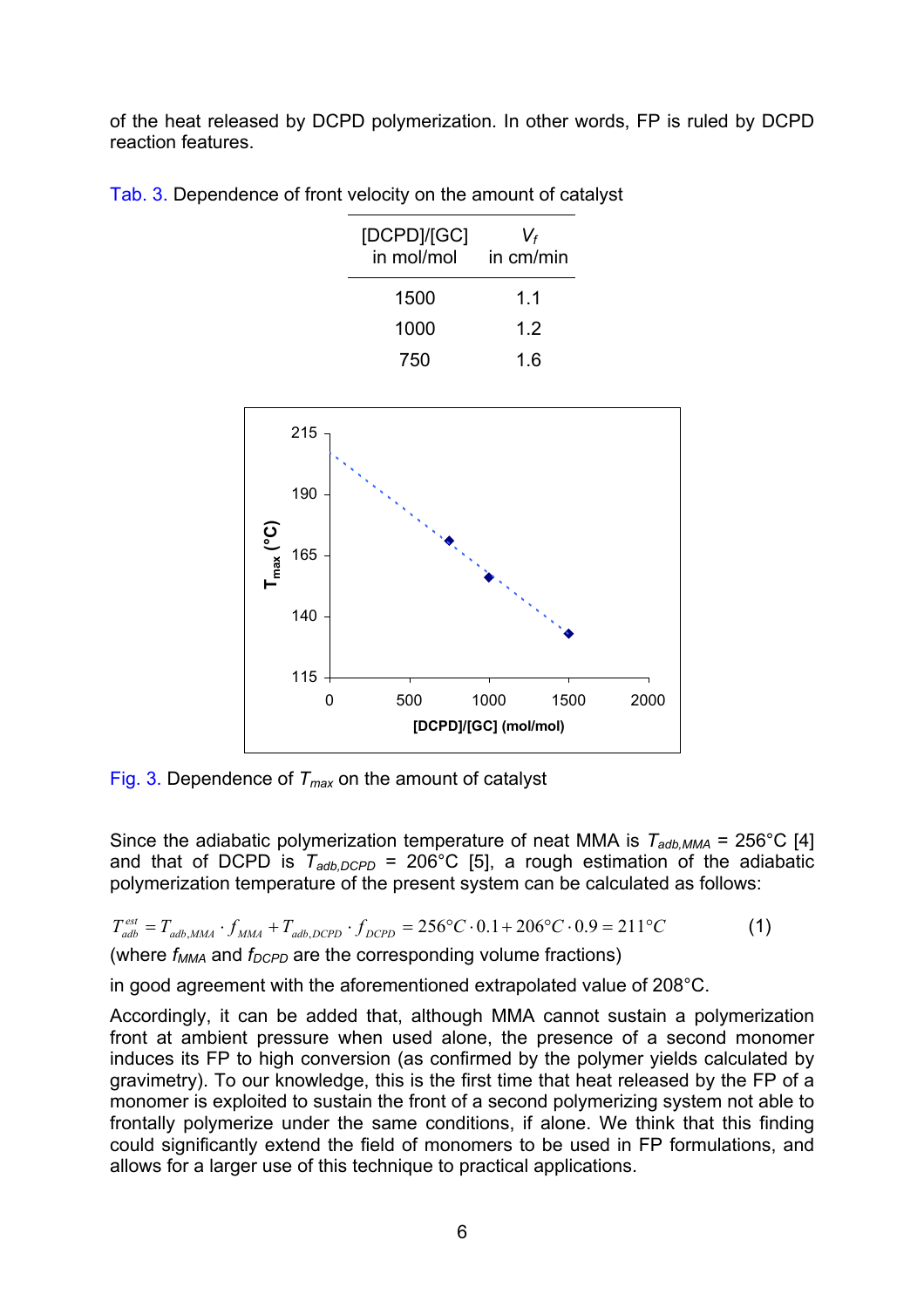## 1.3 Effect of type and concentration of free-radical initiator

This set of experiments was carried out by keeping constant the following reaction conditions: DCPD/MMA =  $90/10$  (v/v), [DCPD]/[GC] = 1000 mol/mol, [PPh<sub>3</sub>]/[GC] = 3 mol/mol. Three initiators, belonging to different chemical classes, were tested: AIBN, BPO and APS. Experimental front velocity data are presented in Fig. 4, in which the different behavior of the three systems is evident. In particular, BPO gives the highest front velocity and the increase of this parameter is almost proportional to initiator concentration (from 1.7 cm/min, in the absence of BPO, to 2.2 cm/min at [BPO]/[MMA] = 10 mmol/mol).



Fig. 4. Dependence of *Vf* on type and concentration of free radical initiator

APS showed an opposite behavior, namely, the larger the amount of initiator, the slower the front velocity (only 0.9 cm/min at [APS]/[MMA] = 10 mmol/mol). This fact could be explained by the aforementioned finding that GC activity is depressed by the presence of even small amounts of APS. An intermediate behavior characterizes AIBN, which depressed GC activity more than BPO but, for [BPO]/[MMA] > 2.5 mmol/mol, positively contributed to raise the front velocity as its amount increased.

The corresponding *Tmax* data are reported in Fig. 5. While AIBN and BPO are characterized by similar behaviors, APS differs for [initiator]/[MMA] ratios > 5 mmol/mol. Indeed, due to the contribution of MMA polymerization to the total amount of heat released, an increase of *Tmax* from 153°C (when no radical initiator was present) to ≈158°C (at [initiator]/[MMA] = 5 mmol/mol) was observed.

Conversely, while for larger amounts of initiator, polymerization media containing AIBN and BPO were characterized by higher  $T_{max}$  (= 169°C at [initiator]/[MMA] = 10 mmol/mol), in the case of APS  $T_{max}$  decreased down to 133°C for [APS]/[MMA] = 10 mmol/mol. It is, therefore, confirmed what was already stated by the analysis of front velocity data (Fig. 4) on the negative effect of this compound on the GC reactivity. In fact, being the yields quantitative in any of the above experiments, differences in *Tmax* cannot be attributed to different amounts of heat released in the three systems but, more probably, to the velocity at which that release happened.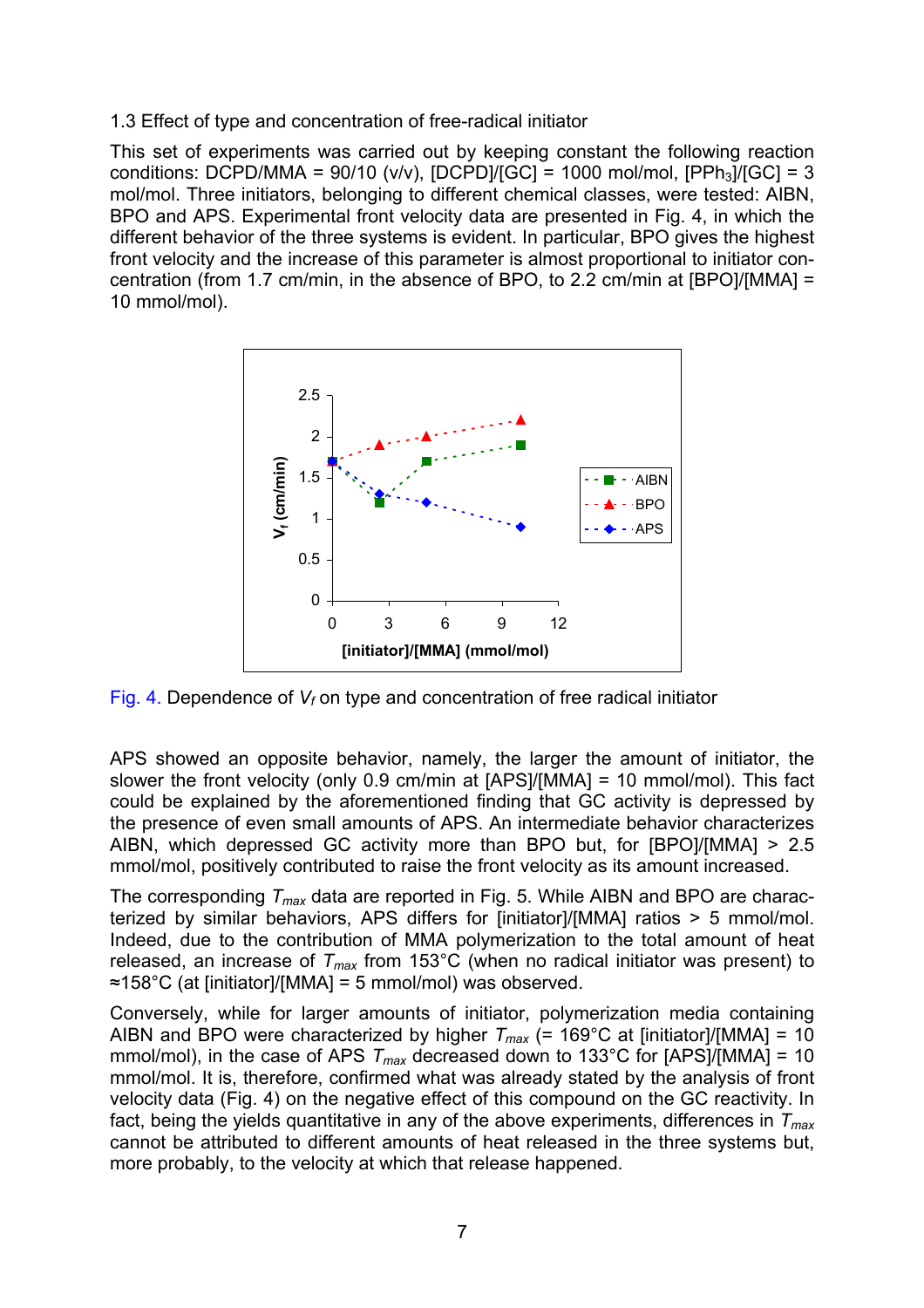



#### *2. TGDMA/DCPD monomer pair*

#### 2.1 Preliminary experiments

On the basis of what has been done for the DCPD/MMA monomer pair, [DCPD]/[GC]  $= 1000$  mol/mol and  $[PPh_3]/[GC] = 3$  mol/mol have been taken as reference values also for this system; analogously, [APS]/[TGDMA] has been fixed to 5 mmol/mol (Tab. 4). Also for this monomer pair, the undesirable occurrence of SP was checked by monitoring front velocity and temperature data as functions of time (Fig. 1 and Fig. 6, respectively).

| TGDMA/DCPD<br>volume ratio | [APS]/[TGDMA]<br>in mmol/mol | [DCPD]/[GC]<br>in mol/mol | Polymerization<br>mode | $\mathcal{T}_{max}$<br>in °C | $V_f$ in<br>cm/min |
|----------------------------|------------------------------|---------------------------|------------------------|------------------------------|--------------------|
| 100/0                      | 5                            | 0                         | FP                     | 163                          | 1.2                |
| 90/10                      | 5                            | 1000                      | FP                     | 161                          | 1.2                |
| 75/25                      | 5                            | 1000                      | FP                     | 140                          | 1.0                |
| 50/50                      | 5                            | 1000                      | <b>SP</b>              |                              |                    |
| 10/90                      | 5                            | 1000                      | does not sustain front |                              |                    |
| 0/100                      | O                            | 1000                      | FP                     | 202                          | 24                 |

| Tab. 4. Selected preliminary runs for the TGDMA/DCPD system |  |  |  |  |  |
|-------------------------------------------------------------|--|--|--|--|--|
|-------------------------------------------------------------|--|--|--|--|--|

Under these conditions, it has been found that, for TGDMA/DCPD < 75/25 (v/v), FP is accomplished together with SP or does not self-sustain. On the contrary, TGDMA volume fractions  $\geq$  0.75 allow for a self-sustaining pure FP. Accordingly, all the following data are referred to the ratio TGDMA/DCPD = 75/25 (v/v).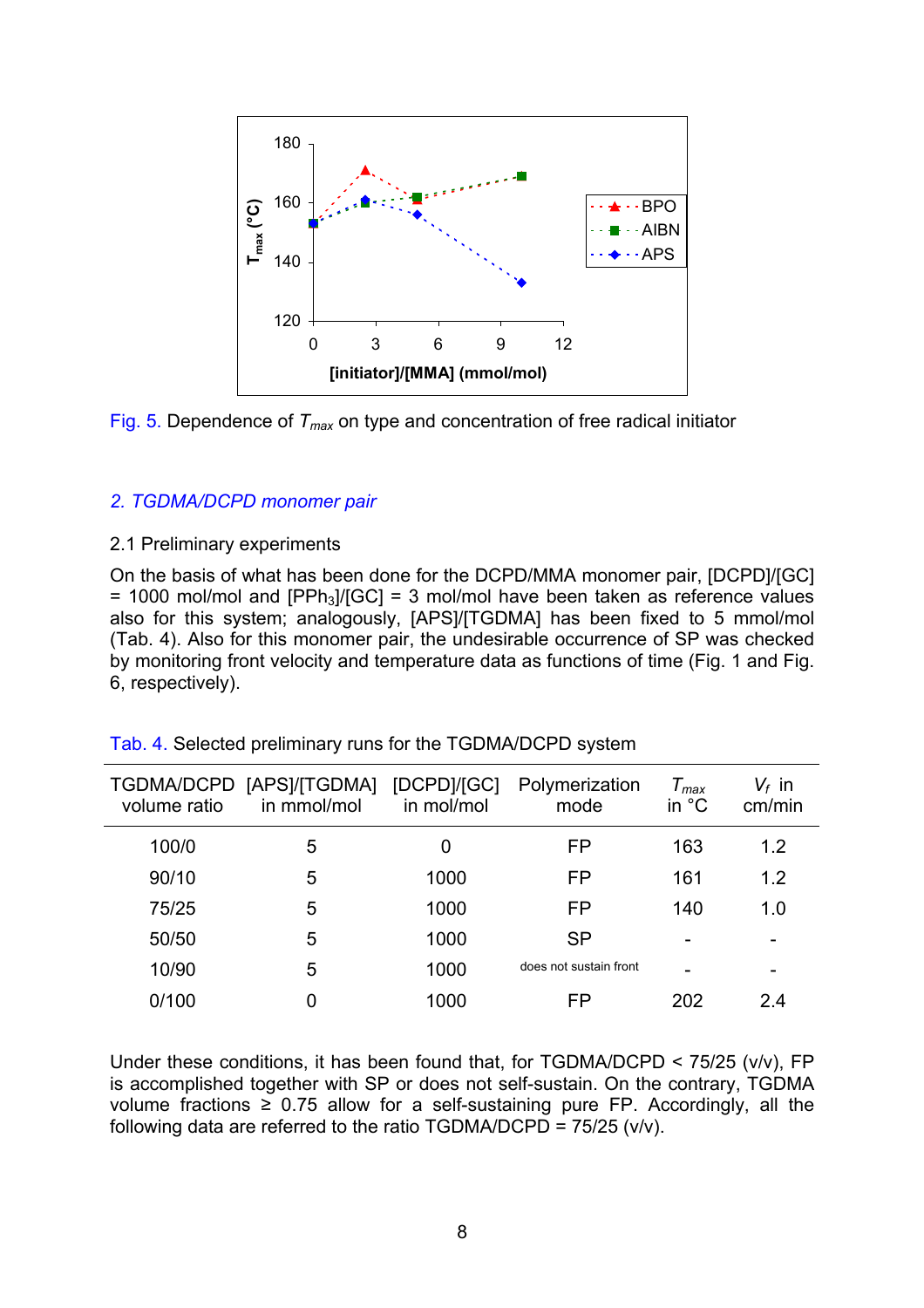



## 2.2 Effect of the initiator concentration (APS)

Tab. 5 lists *Tmax* and *Vf* values of three samples in which the relative amount of the radical initiator APS has been varied. As shown above, both these parameters raise by increasing the amount of initiator (from 132°C and 0.7 cm/min, at [APS]/[TGDMA]  $= 2.5$  mmol/mol, to 147°C and 1.0 cm/min, at [APS]/[TGDMA] = 10 mmol/mol), which is a behavior opposite to that characterizing the DCPD/MMA system (Fig. 4 and Fig. 5). An explanation of this finding could be that, contrary to what was found for the DCPD/MMA system, in the present formulation the vinyl monomer is in excess and able to self-sustain a front. Consequently, FP is probably ruled by the features of TGDMA reaction. In other words, although APS depresses GC activity, the contribution to the feasibility of FP in the TGDMA/DCPD system is mostly due to TGDMA.

| [APS]/[TGDMA]<br>in mmol/mol | $T_{max}$ | Vf<br>in ${}^{\circ}$ C in cm/min |
|------------------------------|-----------|-----------------------------------|
| 25                           | 132       | 0.7                               |
| 5.0                          | 140       | 1.0                               |
| 10                           | 147       |                                   |

Tab. 5. Effect of APS concentration on *Tmax* and *Vf*.

## 2.3 Effect of the concentration of catalyst

In this set of experiments, the concentration of APS and the  $[PPh<sub>3</sub>]/[GC]$  ratio ( $[APS]$  $[TGDMA] = 5 mmol/mol$ ;  $[PPh_3]/[GC] = 3 mol/mol$  have been kept constant, and GC has been varied in the range 750 mol/mol  $\leq$  [DCPD]/[GC]  $\leq$  8200 mol/mol. However, for [DCPD]/[GC] = 750 mol/mol, FP always occurred simultaneously with SP. Conversely, for [DCPD]/[GC] = 8200 mol/mol, FP started but was not able to self-sustain.